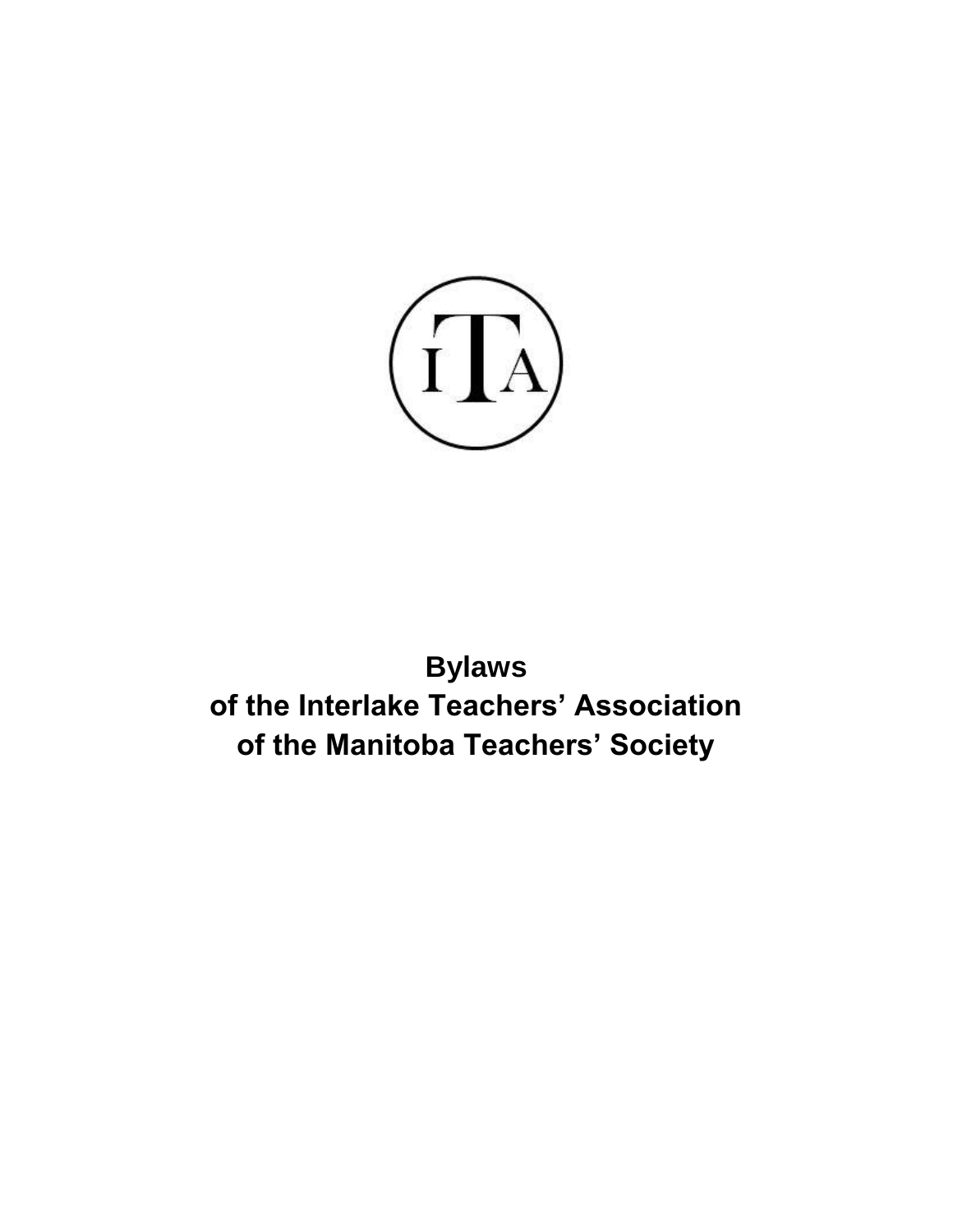# **Part 1 - Membership**

- 1.1 Members who are eligible to participate in Political Processes of the Local pursuant to article 4.4 of the Constitution have the following rights:
	- (a) to attend and participate in Membership Meetings, and vote on business;
	- (b) to attend Executive meetings, with the exception of any part declared to be incamera;
	- (c) to seek election to the Executive, seek election or appointment to any Committees of the Local, and seek to be a Delegate to Provincial Council;
	- (d) to nominate other Members to run for a position on the Executive, or Provincial Council;
	- (e) to vote in any elections conducted by the Local; and
	- (f) to participate in a ratification vote.
- 1.2 Members who are ineligible to participate in the Political Processes of the Local pursuant to article 4.4 of the Constitution have the following rights:
	- (a) to attend and participate in Membership Meetings, and vote on business with the exception of business that meets the definition of Political Processes;
	- (b) to attend Executive meetings with the exception of any part declared to be incamera; and
	- (c) to participate in a ratification vote.
- **1.3** Members who cease to pay Required Membership Fees shall cease to enjoy the rights of Membership under the Constitution and Bylaws of the Local during the period that the Required Membership Fees are not paid.

#### **Part 2 - Delegates to Provincial Council**

- 2.1 The Executive shall appoint the Local's Delegates to Provincial Council.
- 2.2 The President of the Local is automatically entitled to be a Delegate to Provincial Council.
- 2.3 The remainder of the Local's Delegates to Provincial Council shall be appointed by the Executive, in its discretion, from Members of the Local in the following order:
	- (a) Members of the Executive;
	- (b) School Representatives; and
	- (c) other Members entitled to participate in the Political Processes of the Local who are willing to be Delegates.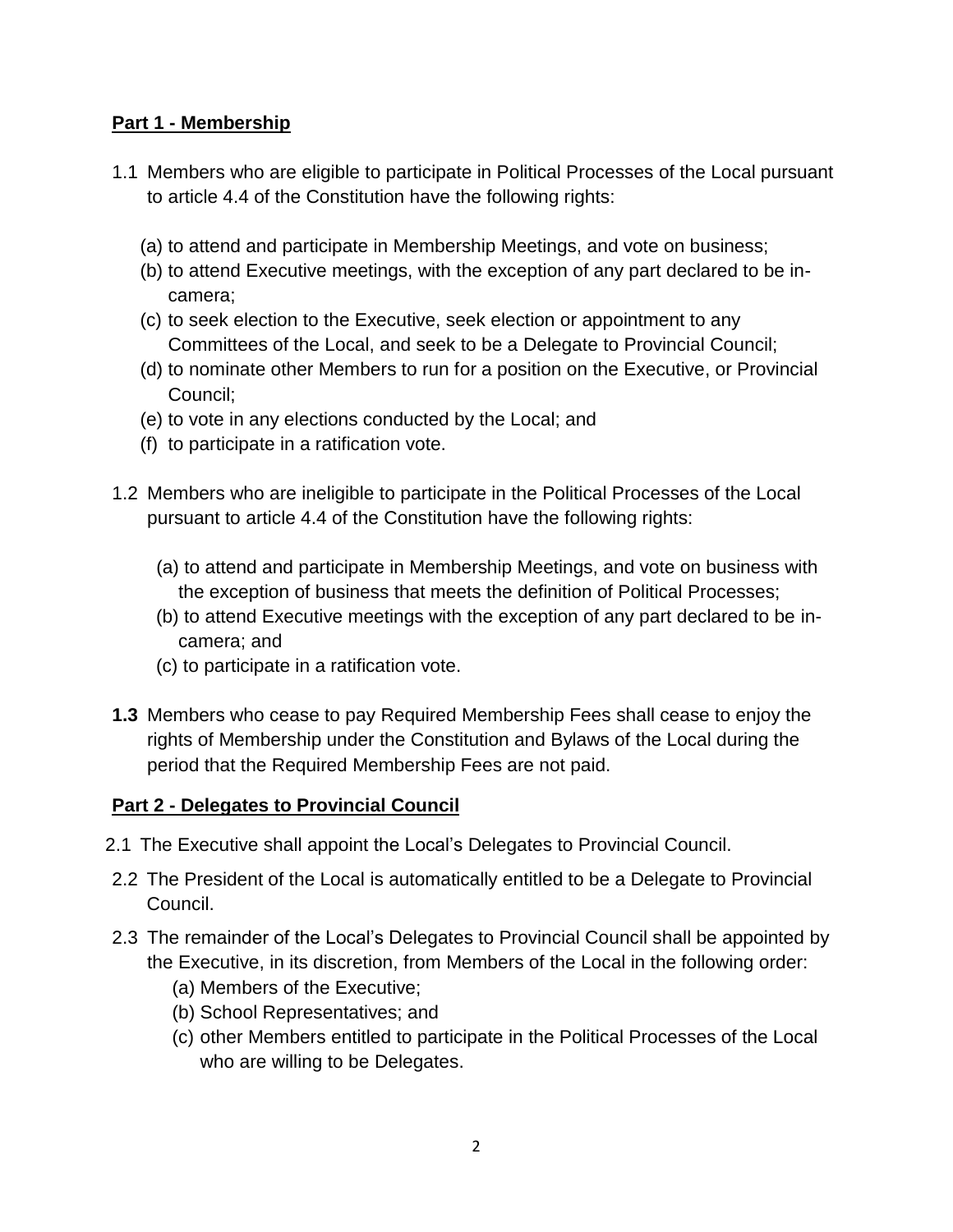# **Part 3 - Membership Meetings**

## Annual General Meeting

- 3.1 An Annual General Meeting of the Membership shall be held once per year within the last seventy-five days of the School Year.
- 3.2 The agenda for the Annual General Meeting shall include:
	- (a) elections;
	- (b) the approval of the annual budget of the Local for the following School Year;
	- (c) the approval of the Required Membership Fees of the Local; and
	- (d) such other general and new business as determined by the Members.

#### Special Membership Meetings

- 3.3 Subject to article 10 of the Constitution, a Special Membership Meeting may be called in one of the following ways:
	- (a) by the President of the Local;
	- (b) by the Provincial Executive or General Secretary of the Society; and
	- (c) by any Member of the Local entitled to participate in the Political Processes of the Local by submitting a written request to the President. This written request shall:
		- i) state the reason for the meeting
		- ii) be accompanied with signatures from at least the number of Members of the Local required for quorum for a Membership Meeting, as set out in the Bylaws, such members being entitled to participate in the Political Processes of the Local.
- 3.4 Subject to article 3.5 of these Bylaws, the Membership must receive a minimum of seven (7) Days' notice of a Special Membership Meeting, and a meeting called pursuant to article 3.3(c) of these Bylaws shall be scheduled within seven (7) to fourteen (14) Days following the Day on which the written request is submitted to the President. The General Secretary shall be provided with an electronic copy of all written notices of Special Membership Meetings as soon as possible.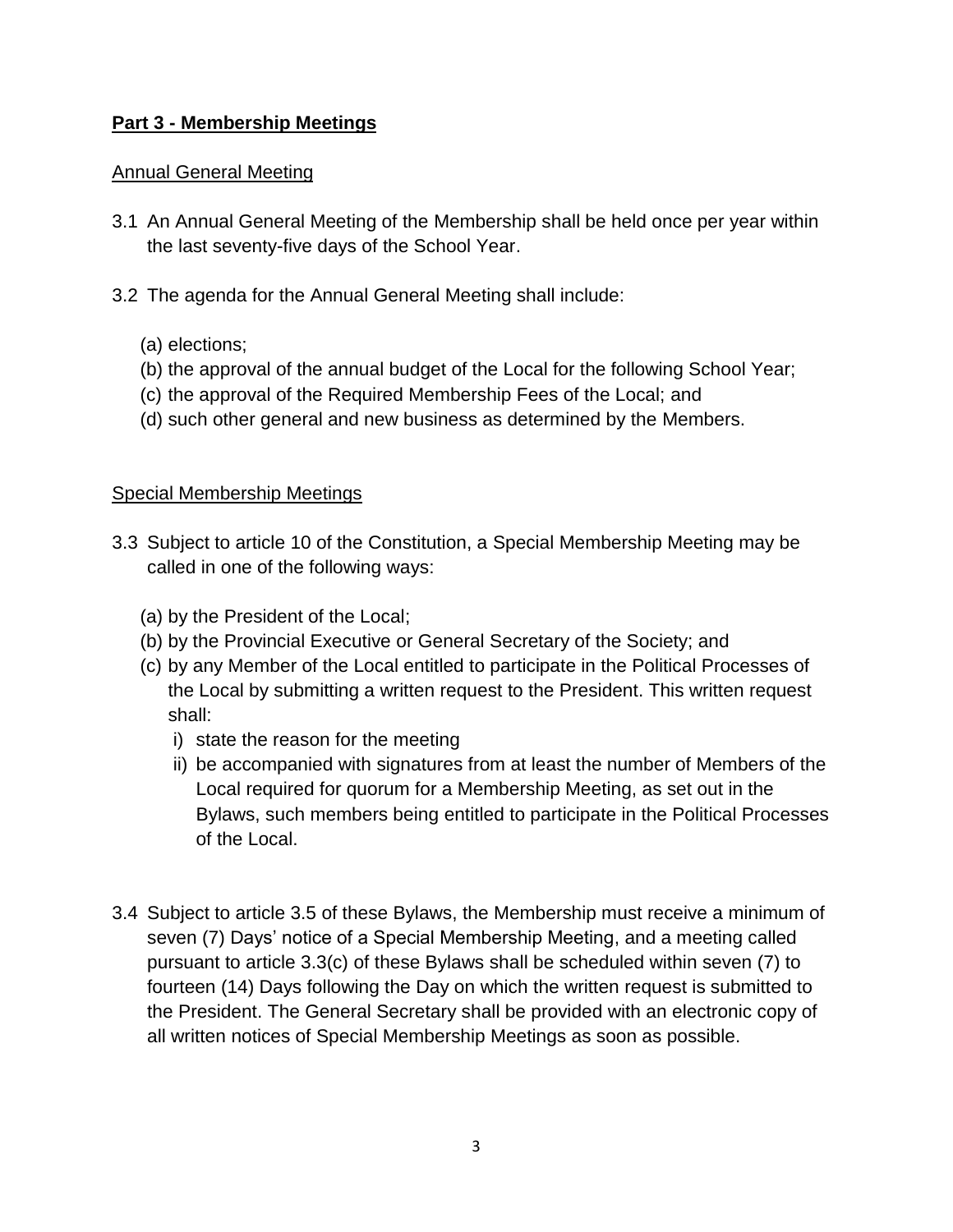- 3.5 The President has the discretion to waive the minimum notice of a Special Membership Meeting required by article 3.4 in urgent circumstances, in which case the Special Membership Meeting shall be scheduled with as much notice to the Membership as is reasonably possible.
- 3.6 The agenda for a Special Membership Meeting shall be limited to the business for which it was called.

#### Provisions Applicable to all Membership Meetings

- 3.7 The quorum for Membership Meetings shall be forty (40) Members entitled to participate in the Political Processes of the Local.
- 3.8 If quorum for a Membership Meeting is not met, the Membership Meeting may continue on an informational basis but no votes on business matters shall be conducted. The President has the discretion to schedule a Special Membership Meeting to conduct the required business.
- 3.9 If the Annual General Meeting does not have quorum, and it is not feasible to schedule a Special Membership Meeting, the membership may vote on the Budget of the Local, the Fees of the Local, and the Members of the Executive in accordance with the procedures set out in articles 3.11 through 3.12 of these Bylaws. The General Secretary of the Society shall be provided written electronic notice of the Local's intention to conduct a vote in accordance with the procedures set out in articles 3.11 through 3.12 of these Bylaws as soon as possible in advance of the vote.
- 3.10 With the exception of article 10 of the Constitution and article 12 of the Constitution, which require a two-thirds (2/3) vote of Members entitled to participate in the Political Processes of the Local, business at a Membership Meeting shall be conducted by a majority vote of the Members present and entitled to vote pursuant to Part 1 of these Bylaws.

Canvassing the Membership outside of Membership Meetings

- 3.11 In between Membership Meetings, the Membership may vote on an issue through either a paper ballot or a secure electronic vote, in the following circumstances:
	- (a) a vote on changes to Benefits;
	- (b) a vote on the Budget or Fees of the Local in accordance with Article 3.9; or
	- (c) the Members of the Executive in accordance with Article 3.9.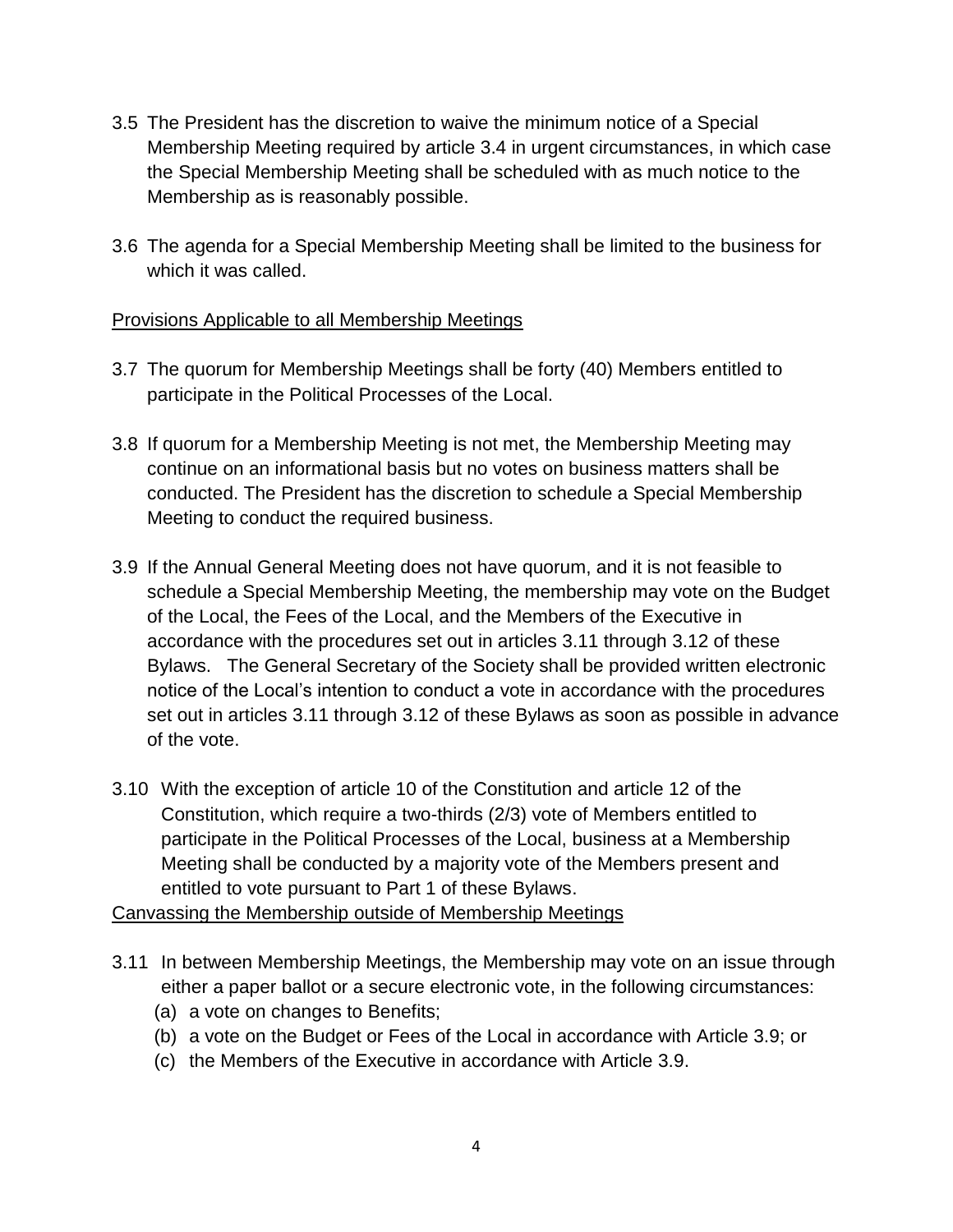- 3.12 It is the discretion of the Executive to decide whether the vote under article 3.11 is held through paper ballot or secure electronic means.
- 3.13 A vote in accordance with Article 3.11(a) shall be done in accordance with the following process:
	- (a) An informational meeting shall be scheduled to provide information about the proposed Benefits change, at least 30 Days before a vote will take place;
	- (b) A written information package regarding the proposed Benefits change shall be distributed to all Members, at least 30 Days before a vote will take place;
	- (c) A vote shall be held after having provided at least seven (7) days' notice of the vote to the Members.
- 3.14 At least seven (7) days' notice of a vote held in accordance with Article 3.11(b) and (c) shall be provided to members.
- 3.15 A vote in accordance with Article 3.11(c) shall be held with in thirty (30) Days of the Annual General Meeting at which quorum was not met.
- 3.16 To be considered valid, a vote conducted pursuant to articles 3.11 through 3.14 requires at least the number of Members of the Local required for quorum for a Membership Meeting, as set out in the Bylaws, such members being entitled to participate in the Political Processes of the Local, to vote. The decision shall be determined by majority of votes cast.

# **4 Ratification Votes**

- 4.1 The Executive shall direct the President to call a Special Membership Meeting for the purposes of ratifying a renewed collective agreement and shall cause to be held a ratification vote in accordance with the requirements of *The Labour Relations Act*.
- 4.2 The Executive shall ensure that:
	- (a) all Members are provided reasonable notice of the vote;
	- (b) all Members are provided a reasonable opportunity to vote; and
	- (c) the vote is conducted by secret ballot.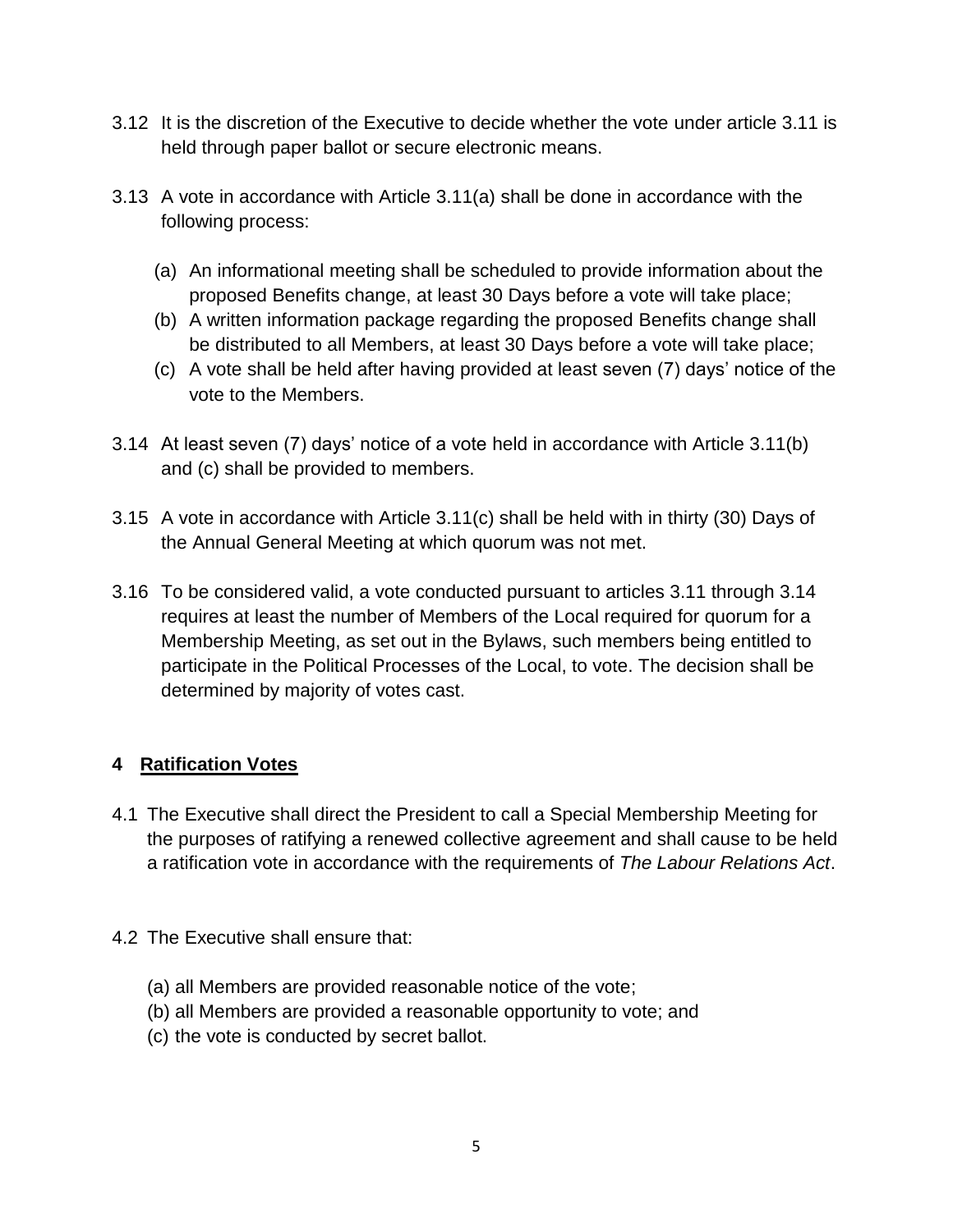- 4.3 A secret ballot vote of the Membership conducted at a Membership Meeting must occur to approve any recommendation to proceed to interest arbitration pursuant to the Bylaws of the Society.
- 4.4 Prior to referring a matter to interest arbitration or conducting a ratification votes, pursuant to the Bylaw of the Society, the Society shall be provided with the opportunity to discuss its views regarding the advisability of referring the matter to interest arbitration or accepting any collective agreement, an no ratification vote or vote to proceed to interest arbitration shall be held by the Local until after the Society has been provided with the opportunity to present its views to the members.

# **5 Executive**

- 5.1 The Members of the Executive shall consist of the following:
	- (a) President;
	- (b) Vice-President;
	- (c) Past-President, subject to article 5.4;
	- (d) Secretary;
	- (e) Treasurer;
	- (f) Committee Chairpersons of the Standing Committees set out in these Bylaws; and
	- (g) Two (2) Members-at-large; and
- 5.2 The duties of the Members of the Executive shall include the following:
	- (a) The President is the representative of the Local and shall communicate on behalf of the Local; shall call and preside at all Membership and Executive Meetings; shall be an *ex-officio* member of all Standing Committees and *ad hoc* committees of the Local; shall delegate duties and supervise any duties so delegated; and shall perform such duties as the Executive shall assign.
	- (b) The Vice-President shall: assume the duties of the President in the absence of the President, unless unable or unwilling to do so, as delegated by the Executive; and perform such duties as the President or Executive shall assign.
	- (c) Subject to article 5.4, the Past-President shall provide information about Local business to the President and Executive upon request.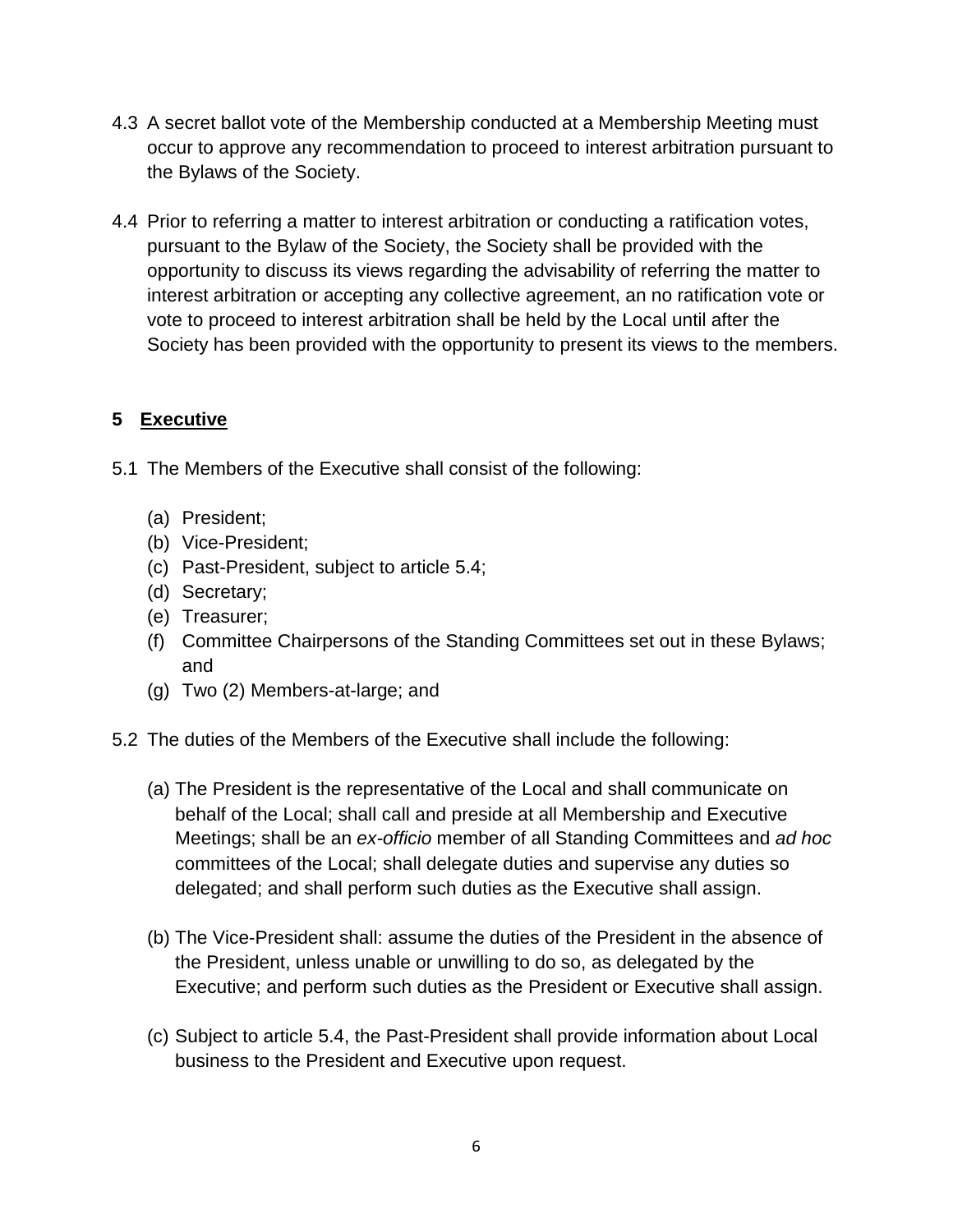- (d) The Secretary shall: prepare and preserve, or appoint a designate to cause to be prepared and preserved, an accurate record of the proceedings of all Membership meetings and Executive meetings, including a record of decisions made during *in-camera* portions of meetings; ensure that minutes taken during *in-camera* portions of meetings are kept sealed; make available upon the request of Members minutes of Membership meetings and Executive meetings (other than *in-camera* minutes); produce minutes of meetings, including *incamera* minutes, and other records upon request to the General Secretary of the Society; preserve records of the Local, other than financial records, which records shall belong to the Local; and perform such other duties as the Executive shall assign.
- (e) The Treasurer shall: oversee the proper conduct of the financial affairs of the Local pursuant to the requirements of the Society; preserve the financial records of the Local, which records shall belong to the Local; ensure that financial records are preserved for at least seven (7) years; report on the financial affairs of the Local to the Executive and the Membership; and perform such duties as the Executive shall assign.
- (f) Committee chairpersons shall ensure that the Committee carries out its aims and duties in accordance with the Constitution, Bylaws, and Policies of the Society, the Constitution and Bylaws of the Local, and any additional duties or terms of reference assigned by the Executive; keep minutes of Committee meetings and a record of the Committee's work; report on the work of the Committee upon request by the Executive; and perform such duties as the Executive shall assign.
- (g) Members-at-large shall perform such duties as the Executive shall assign.
- 5.3 All Members of the Executive shall be elected positions, with the exception of the Past-President.
- 5.4 A President of the Local who does not seek re-election or is defeated after one (1) or more terms in office is eligible to serve one (1) additional year on the Executive as Past-President, provided the Past-President remains a Member who is entitled to participate in the Political Processes of the Local at all times during that Year.
- 5.5 Subject to article 5.4, Members of the Executive shall hold a one (1) year term of office beginning July 1 following the Annual General Meeting.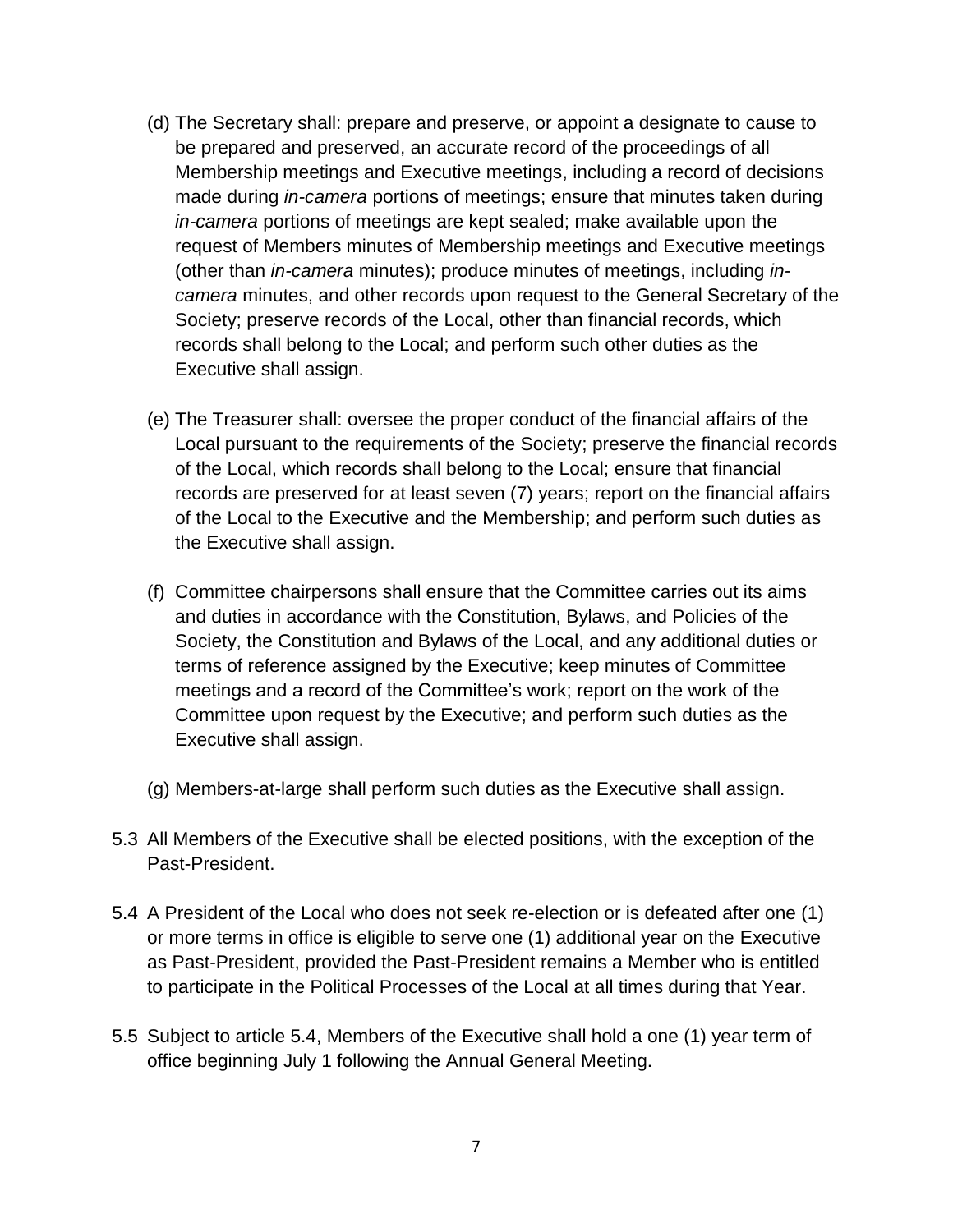- 5.6 The Members shall determine the release time of the President of the Local and any other Members of the Executive, subject to the terms of the Collective Agreement and the Budget of the Local.
- 5.7 Subject to the approved Budget of the Local, the Local shall endeavor to provide compensation for release time to the Member, as though the Member of the Executive teaches or works for the equivalent of the release time, and no Member of the Executive shall suffer a reduction in salary that would be earned pursuant to the Collective Agreement as a result of occupying a position on the Executive with release time.

#### Vacancies

- 5.8 A vacancy on the Executive shall occur in any of the following circumstances:
	- (a) the resignation or retirement of a Member of the Executive;
	- (b) a Member of the Executive being unable to act;
	- (c) the removal from office of a Member of the Executive, pursuant to article 10 of the Constitution of the Local; and
	- (d) by Executive Motion if a Member of the Executive misses three consecutive Executive meetings without reasonable excuse satisfactory to the Executive.
- 5.9 Unless the Chief Electoral Officer decides to call an election to fill a vacant position, the Executive shall appoint a Member to fill the vacant position as soon as reasonably possible. In the event of a vacancy in the position of President, the General Secretary shall be provided written notice of the vacancy as soon as possible and the Vice-president shall assume the position of president unless unwilling or unable to do so.

# **6 Executive Meetings**

# Regular Executive Meetings

- 6.1 The Executive shall meet at the call of the President no fewer than six (6) times per Year.
- 6.2 Members of the Executive shall be given at least seven (7) Days' notice of Executive Meetings.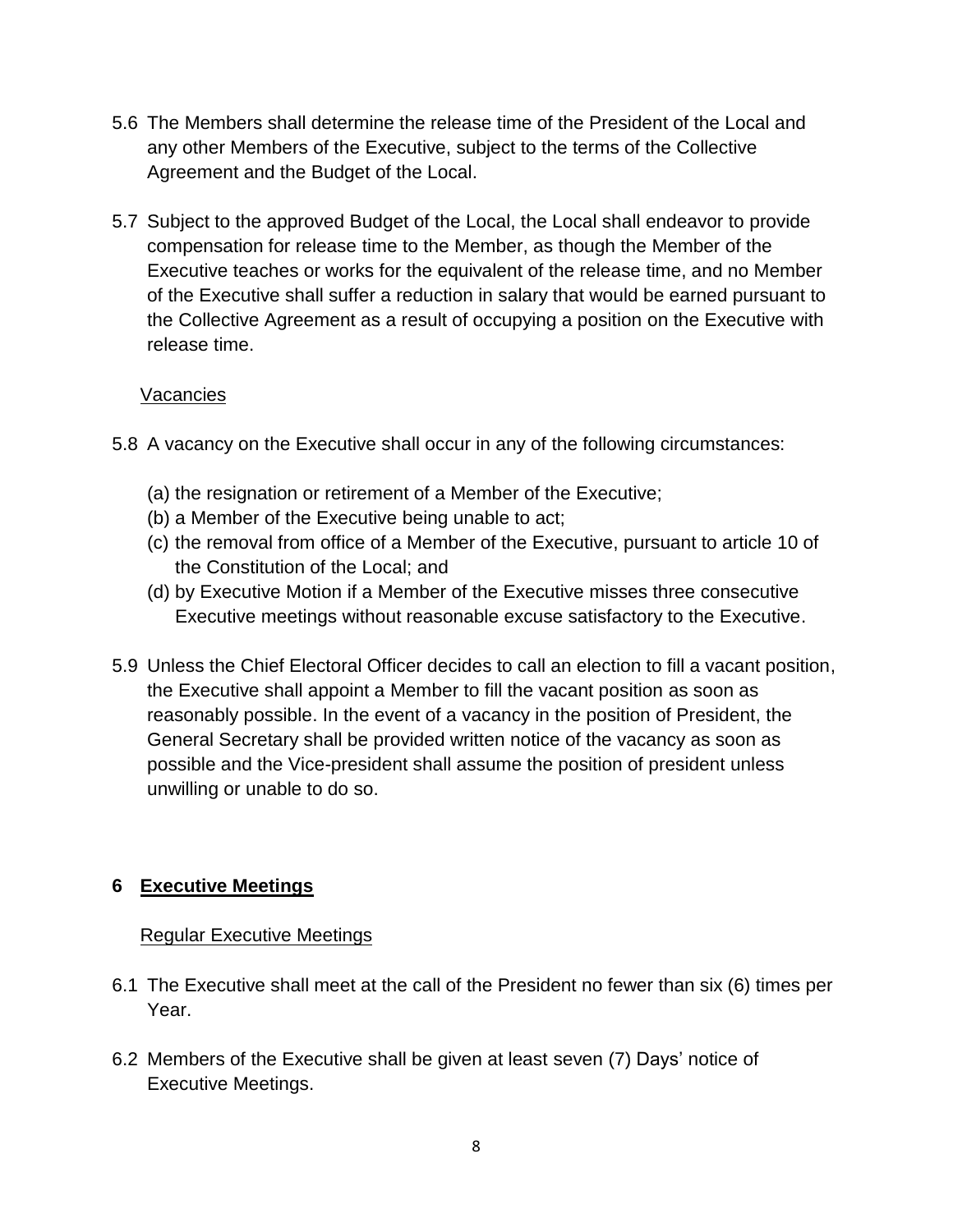#### Special Executive Meetings

- 6.3 Special Executive Meetings may be called:
	- (a) by the President of the Local; or
	- (b) by any Member of the Executive, if a request in writing is submitted to the President, which request states the reason for the meeting and is supported in writing by at least one-half (1/2) of the Members of the Executive.
- 6.4 Special Executive Meetings shall be scheduled upon as much notice to the Members of the Executive as is reasonably possible.
- 6.5 The agenda for a Special Executive Meeting shall be limited to the business for which it was called.

#### Applicable to all Executive Meetings

- 6.6 The quorum for Executive Meetings shall be one-half (1/2) of the Members of the Executive.
- 6.7 If quorum for an Executive Meeting is not met, the Executive Meeting may continue, but no votes on business matters shall be conducted.
- 6.8 Each Member of the Executive shall have one vote and business shall be decided by a majority vote of the Members of the Executive present at the Executive Meeting, with the exception of a motion to remove a Member from office on the Executive, which requires a two-thirds (2/3) vote of Members of the Executive present at the Executive Meeting. Subject to article 6.13, proxy voting shall not be permitted.
- 6.9 Executive Meetings are open to Members to attend and observe, other than any portions that the Executive determines will be held *in-camera*.
- 6.10 The Executive may hold portions of an Executive meeting *in-camera* that concern:
	- (a) labour contract discussions, labour management relations, or personnel issues;
	- (b) financial matters where negotiations with a third party are involved;
	- (c) matters involving building or personal security where disclosure could reasonably be expected seriously compromise Local or Society personnel or assets;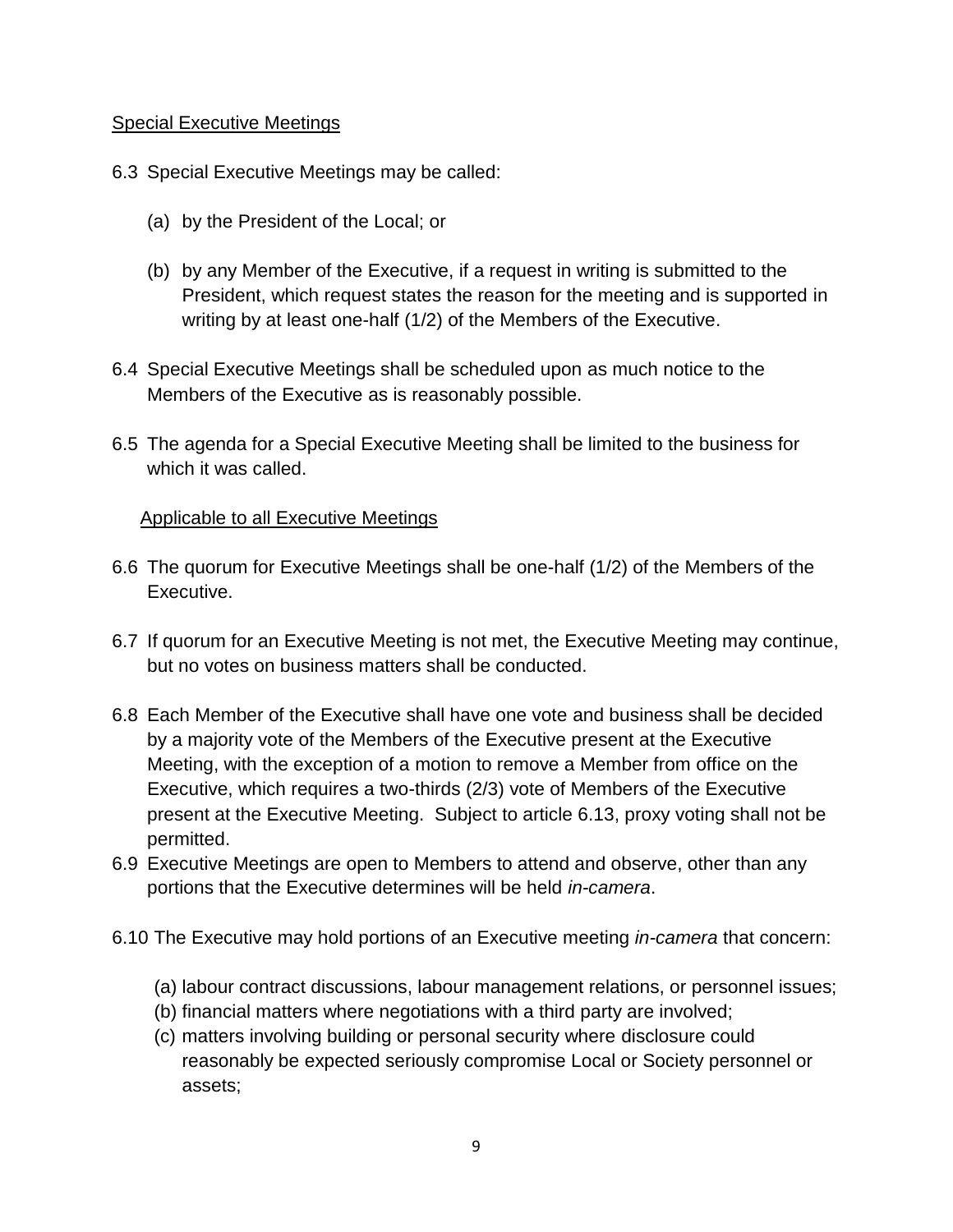- (d) matters concerning information that a person has requested be provided to the Executive in private, such as a situation involving allegations of harassment or whistle-blowing.
- 6.11 Local business concerning subject matter identified in article 6.10 shall, upon motion which states the general subject matter of the business, be discussed in an *in-camera* portion of the Executive Meeting. *In-camera* minutes of deliberations about the business shall be taken and kept sealed. A record of any decision made *in-camera* shall be reflected in the minutes of the Executive Meeting.
- 6.12 Where a member of the Executive believes that the discussion if an item of business within an in-camera portion is not appropriate *in-camera* subject matter, that Member shall immediately rise on a point of order to that effect. The Executive shall immediately rule on whether the discussion may be continued *in-camera*, or shall be deferred to the regular portion of the Executive meeting.

# Conducting Executive Business between Executive Meetings

- 6.13 Between Executive Meetings the Executive may conduct business (with the exception of business pertaining to Articles 10 & 12 of the Constitution) by taking a vote of Executive Members through e-mail or secure electronic vote, subject to the right of any Member of the Executive to request a Special Executive Meeting instead be convened in accordance with article 6.3.
- 6.14 Business conducted in accordance with article 6.13 shall be passed by a majority vote of the Members of the Executive.

# **7 Elections**

#### Local Electoral Officer

- 7.1 The Executive shall, by February 1 of the School Year, appoint a Local Electoral Officer who is willing to serve in the role, and who is not seeking to run in the upcoming election. Where possible, the Local Electoral Officer shall be someone with past experience on the Executive.
- 7.2 Members of the Executive seeking re-election shall not utilize the benefits of their current office to campaign for re-election. A dispute about whether this prohibition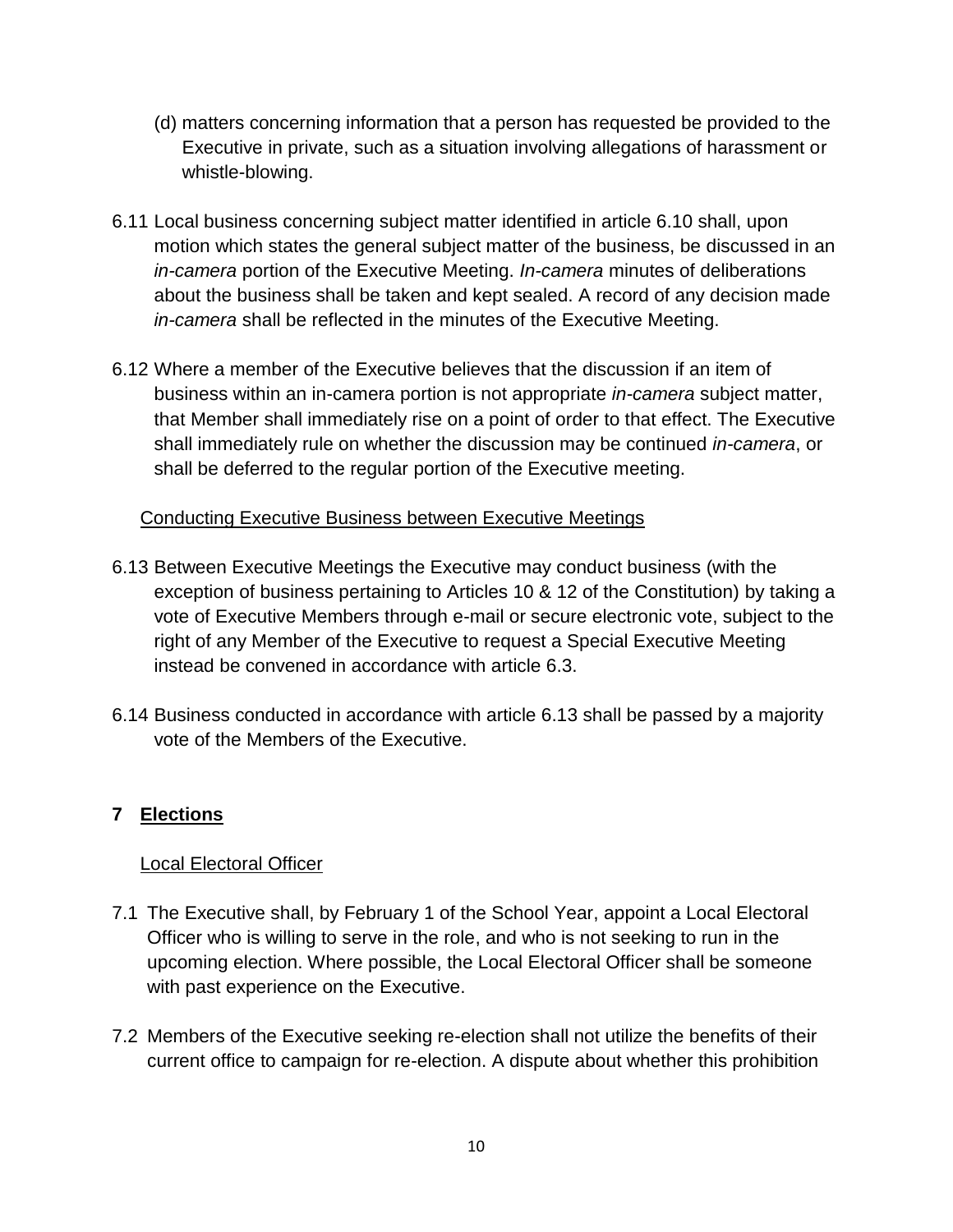has been violated, and the consequences of the violation, shall be referred to the Chief Electoral Officer for resolution. Executive Elections

- 7.3 The nomination and campaign period for the election of the Members of the Executive shall begin February 1 of the School Year.
- 7.4 The Local Electoral Officer shall prepare a slate of candidates for each Executive position to present at the Annual General Meeting.
- 7.5 The Local Electoral Officer shall ensure that all candidates are eligible to participate in the Political Processes of the Local, and are willing to serve.
- 7.6 In addition to the slate of candidates presented at the Annual General Meeting, nominations for each Executive position shall be accepted from the floor.
- 7.7 Following the opportunity to accept nominations from the floor, if there is only one candidate for an Executive position, that candidate is deemed the successful candidate by acclamation.
- 7.8 If two or more candidates run for an Executive position, a secret ballot vote shall be held to determine the successful candidate. The successful candidate in a vote amongst two candidates wins by the majority vote. The successful candidate in a vote amongst three or more candidates wins by the plurality of votes.
- 7.9 Newly elected Members of the Executive shall take office beginning July 1 following the Annual General Meeting.
- 7.10 The Local Electoral Officer shall retain all ballots until the election results are confirmed by a duly recorded motion of the Members, and then shall introduce a motion to destroy the ballots.
- 7.11 The President shall provide the General Secretary of the Society a list of the Members of the Executive within ten (10) Days of their election.

# **8 School Representatives**

8.1 The Members employed at each School or other worksite in the Division shall choose a Member employed in that School or worksite to be a School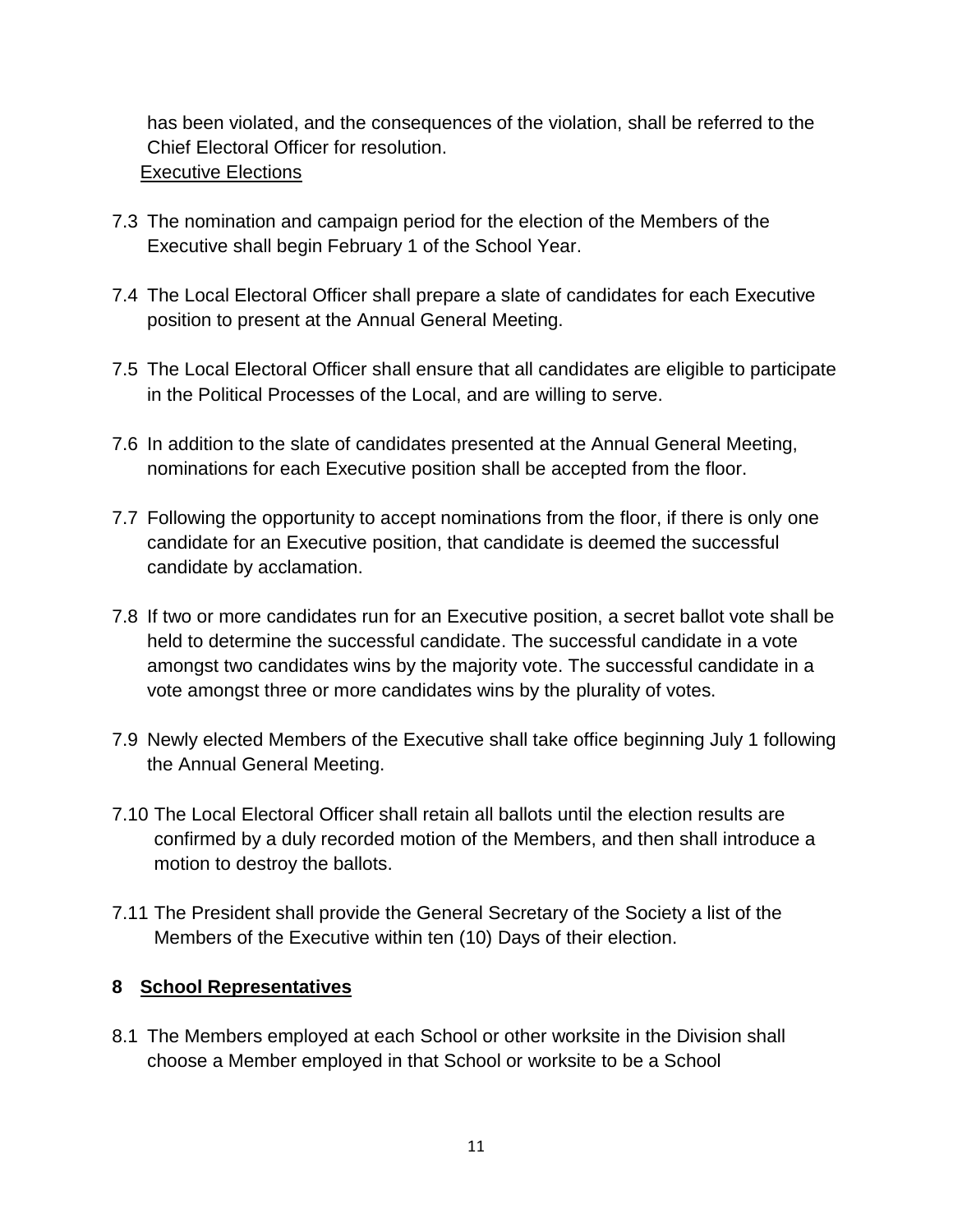Representative. In the event a School Representative is not chosen for a School or Worksite, the President shall appoint a School Representative.

8.2 School Representatives are responsible for liaising between the Executive and the Members working in each School or Worksite on Local business, and for communicating Local and Society business to those Members.

# **9 Required Membership Fees**

- 9.1 The Required Membership Fees of the Local shall be in such amounts as approved Membership
- 9.2 Required Membership Fees shall be deducted by the Employer in equal installments from the pay of all Members, and remitted to the Local. Fees shall be pro-rated for Members with part-time employment. In the case of substitute teachers, the Required Membership Fee shall be deducted on a *per diem* basis.
- 9.3 Members have the onus to ensure that Required Membership Fees are paid to the Local and the Society during any period of absence where Required Membership Fees are not deducted from pay.

# **10 Standing Committees**

- 10.1 The following are the Standing Committees of the Local:
	- (a) Collective Bargaining Committee;
	- (b) Education Finance Committee;
	- (c) Group Benefits Committee;
	- (d) Professional Development Committee;
	- (e) Equity and Social Justice committee;
	- (f) Indigenous Voice and Action Committee;
	- (g) Workplace Safety and Health Committee;
	- (h) Public Relations Committee; and
	- (i) Field Services Committee.
- 10.2 The President of the Local shall be an ex-officio member of all Standing Committees and *ad hoc* committees of the Local. Every Standing Committee shall be chaired by the Member of the Executive that is the elected Committee Chairperson for that Committee.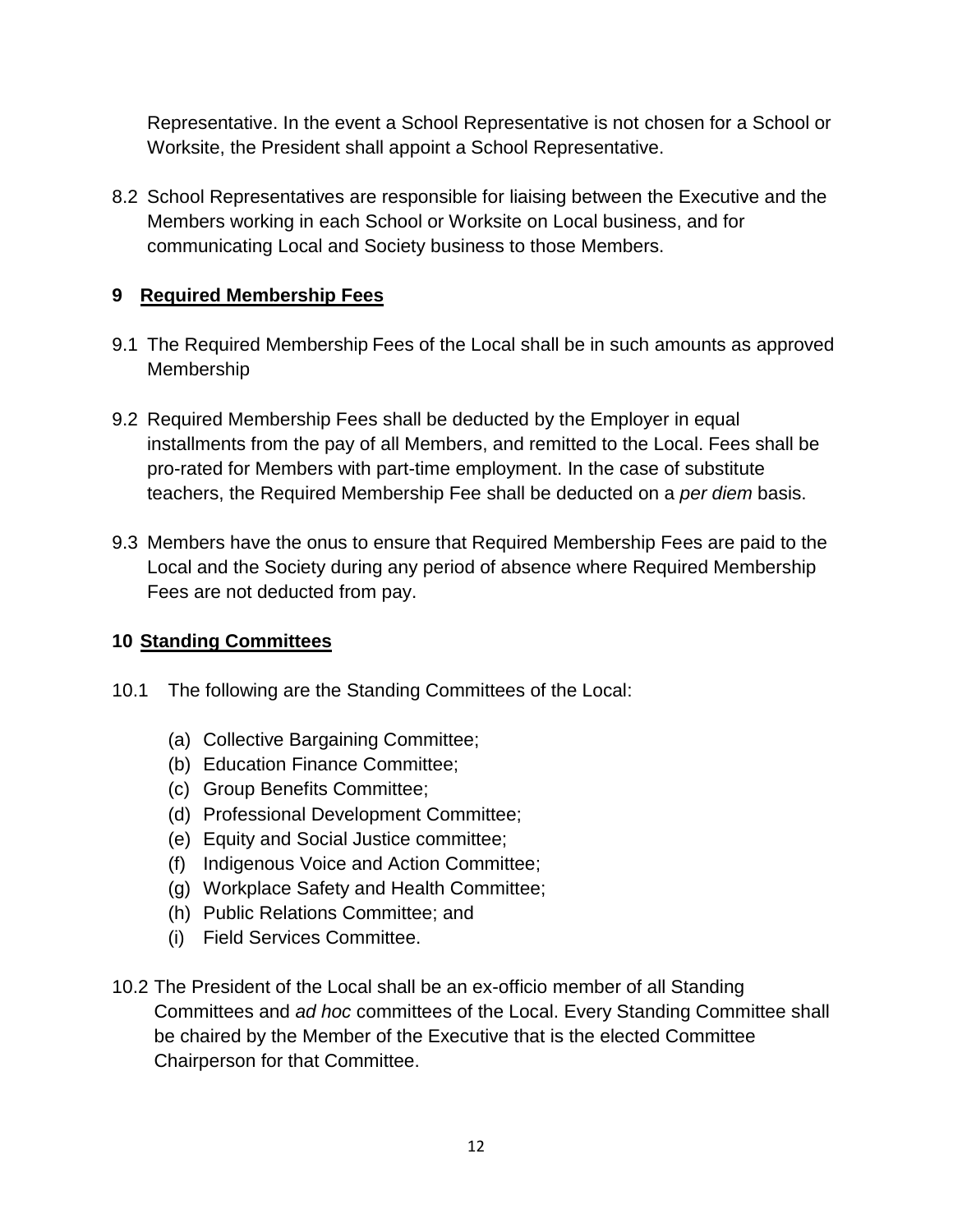- 10.3 A staff officer of the Society must be a member of the Local Table Team. The staff officer must be able to participate in all collective bargaining meetings of the Local.
- 10.4 The worker members of any Workplace Safety and Health Committee(s) and/or the Worker Safety and Health Representatives required by *The Workplace Safety and Health Act* shall be appointed by the Executive. The Committee Chairperson of the Workplace Safety and Health Standing Committee shall be one of the appointments made by the Executive.
- 10.5 The Executive shall establish terms of reference for any *ad hoc* committees, which include the responsibilities, composition, and term of the Committee, and shall appoint a Chairperson for the Committee.
- 10.6 The Executive shall appoint members to Standing Committees

# **11 Finances**

- 11.1 The Local shall retain a qualified external auditor to annually undertake an independent financial audit or financial review of the Local's financial records. The Executive shall ensure that such audit or review takes place as soon as reasonably possible following the date of the election of the Members of the Executive.
- 11.2 The Executive shall make available the annual independent financial audit or financial review to Members.
- 11.3 The Executive shall present its proposed annual budget for the next Fiscal Year for approval at the Annual General Meeting. Approval of the proposed annual budget shall require a majority vote of the Members present at the Annual General Meeting.
- 11.4 Each disbursement of funds by the Local shall be recorded via a Payment Authorization Form which shall include details of the expenditure, including the payee.
- 11.5 The President, the Treasurer, and two other Members of the Executive who shall be appointed by the Executive shall have signing authority for expending Local funds. The signatures of any two (2) of these persons shall appear on all of the Local's cheques. The signature of one (1) other of these persons shall appear on the Payment Authorization Form corresponding to the cheque. Neither the